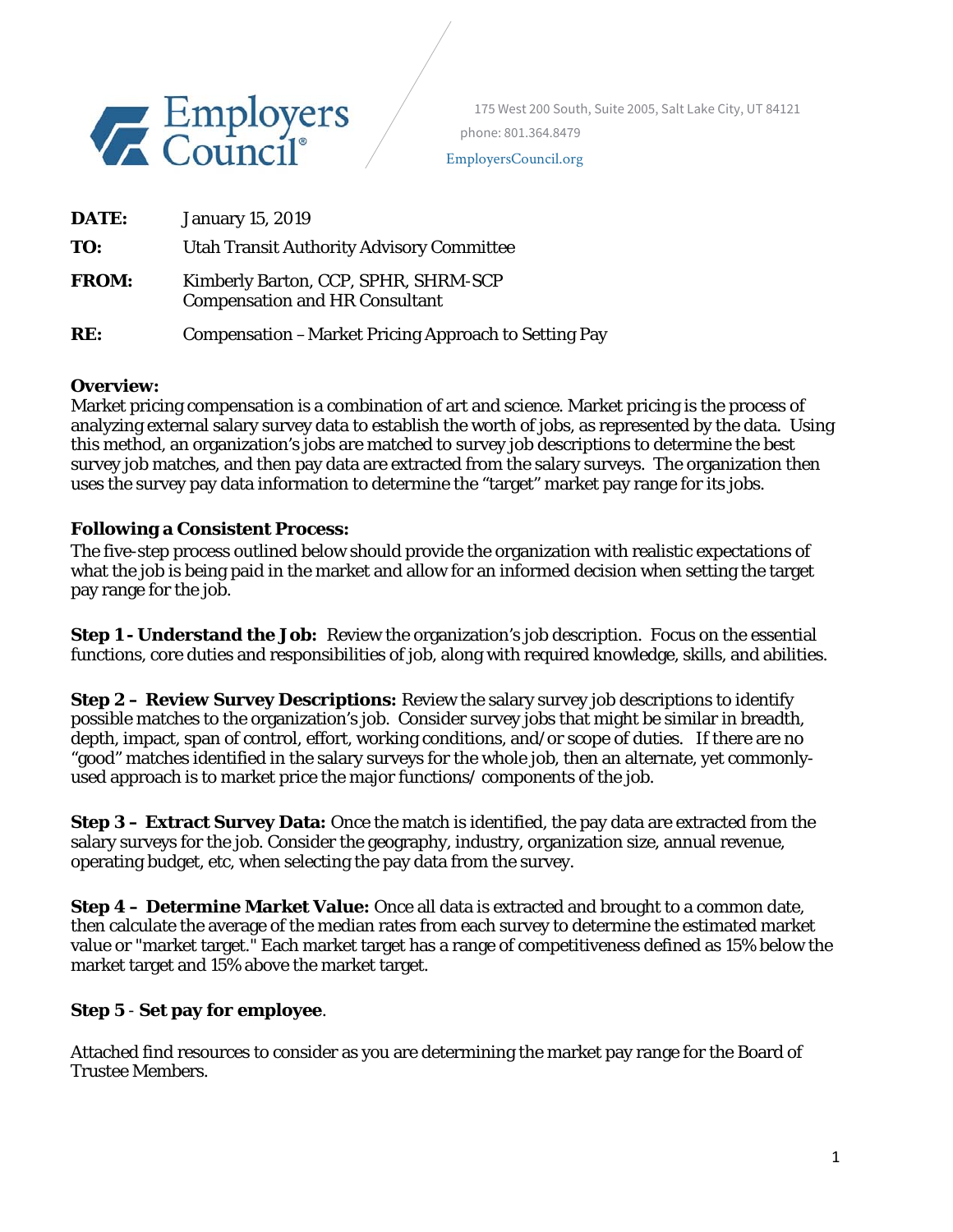

 175 West 200 South, Suite 2005, Salt Lake City, UT 84121 phone: 801.364.8479 EmployersCouncil.org

# **Market Pricing Approach for Member of Board of Trustees:**

Based on the information provided to Employers Council (EC) by UTA and EC's review of Section 17B-2a-808.1 of Utah Senate Bill 136 relating to the large public transit district's board of trustees powers and duties, the Board of Trustee's position may include the following duties:

- Directs/approves outward-facing business affairs
- Determines/approves strategic objectives and resource allocations
- Represents organization interests to external stakeholders
- Develops/maintains/strengthens relationships with external stakeholders
- Develops/approves brand identity and external communication plans
- Oversees strategic development including interaction with community and community leaders

EC reviewed the survey job descriptions with UTA and did not identify a "good" match for the "whole" job in the compensation surveys.

EC recommends breaking the job down into groupings based on major functions/ components in order to market price this job.

For example, the major functions/ components of the job could include the following:

- ❖ Strategic Planning and Development
- ❖ Organizational Oversight and Leadership
- Government Relations & Public Relations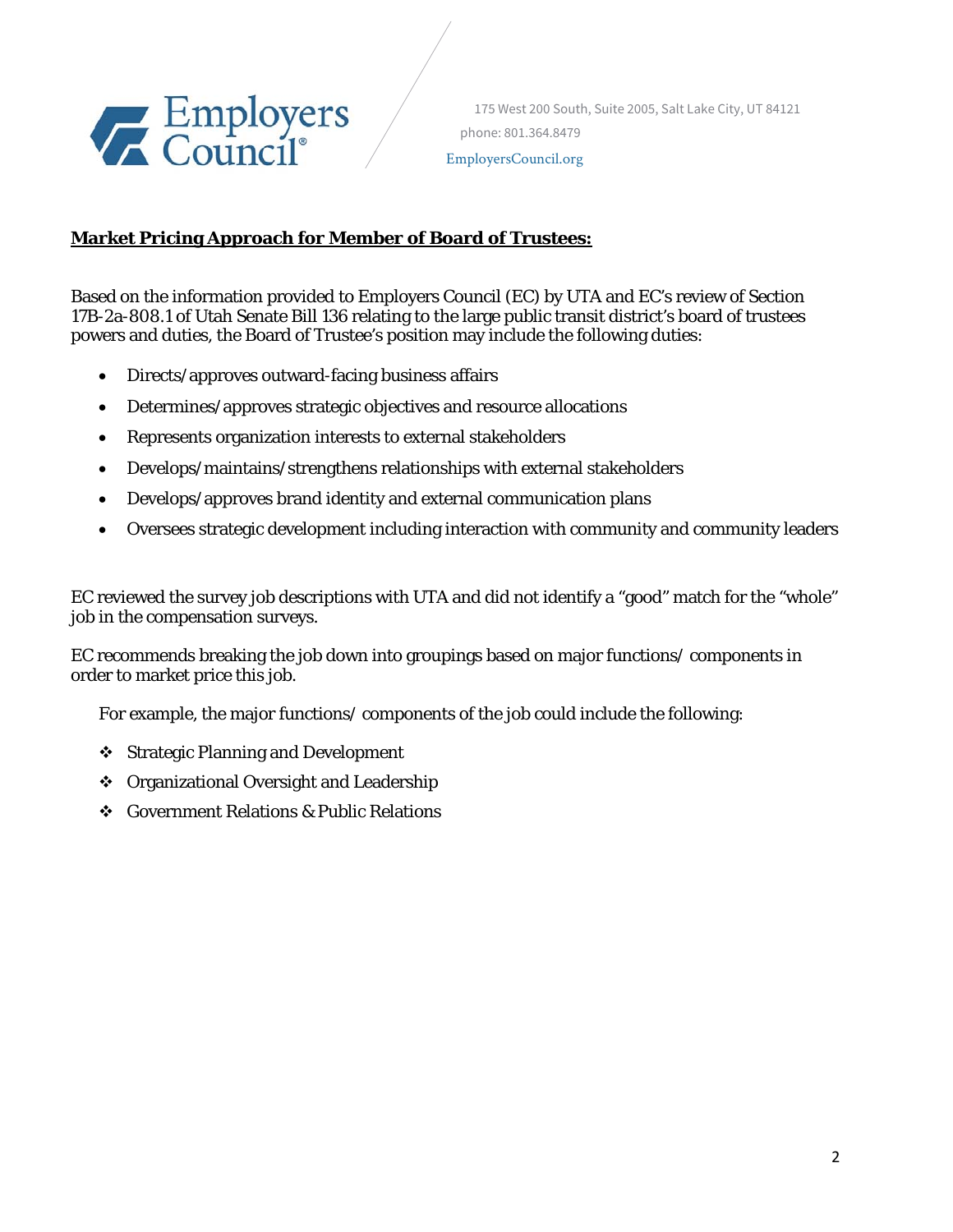

EmployersCouncil.org

Next, EC reviewed survey job descriptions to identify matches to the above functions/components. Here are potential matches by component:

| The major core functions/<br>components of the job include<br>the following: | <b>Survey Name /</b><br><b>Survey Job Code</b>                | <b>Survey Job Description</b>                                                                                                                                                                                                                                                                                                                                                                                                                                                                                                                                                                                                                                                                                                                                                                                                                                                                                                                                                                                                                                                                                                                                                                                                                                       |  |  |  |  |
|------------------------------------------------------------------------------|---------------------------------------------------------------|---------------------------------------------------------------------------------------------------------------------------------------------------------------------------------------------------------------------------------------------------------------------------------------------------------------------------------------------------------------------------------------------------------------------------------------------------------------------------------------------------------------------------------------------------------------------------------------------------------------------------------------------------------------------------------------------------------------------------------------------------------------------------------------------------------------------------------------------------------------------------------------------------------------------------------------------------------------------------------------------------------------------------------------------------------------------------------------------------------------------------------------------------------------------------------------------------------------------------------------------------------------------|--|--|--|--|
| <b>Strategic Planning and</b><br><b>Development</b>                          | 2018 TWDS General Industry<br>MMPS Survey - U.S.<br>ACD010-M4 | Develops the organization's strategic plan(s) to ensure its continued successful growth and profitability. Conducts<br>environmental scans, organizational positioning analyses and other studies. Coordinates input from all major business units to<br>facilitate the integration of individual business unit plans with the corporate plan. May conduct or facilitate periodic reviews of<br>achievements and performance vs. strategic plans.<br>Provides leadership and direction through Senior Managers and Managers. Has accountability for the performance and results<br>of: A large, strategically important discipline in an extremely large market; and/or. Related disciplines or a medium-sized<br>function in a large market or medium-sized division; and/or. A medium-sized discipline or department in a major region. Adapts<br>and executes functional or departmental business plans and contributes to the development of functional or departmental<br>strategies. Decisions are guided by functional or major operational segment strategies and priorities.                                                                                                                                                                               |  |  |  |  |
| <b>Organizational Oversight and</b><br>Leadership                            | 2018 EC Utah Benchmark<br><b>Compensation Survey</b><br>16901 | This is the top level position in an organization. Reports to the Board of Directors. As CEO, directs the development and<br>implementation of long and short-range strategic objectives, operating business plans, policies, budgets and programs for<br>optimum return on shareholder investments. Ensures organizational growth for operation, human resource and financial<br>performance is achieved. Reviews progress reports and financial statements on current status, revises business objectives and<br>plans accordingly. This position leads the entire organization consisting of numerous departments or divisions of the business.<br>May also be titled President or Chairman of the Board.                                                                                                                                                                                                                                                                                                                                                                                                                                                                                                                                                        |  |  |  |  |
|                                                                              |                                                               |                                                                                                                                                                                                                                                                                                                                                                                                                                                                                                                                                                                                                                                                                                                                                                                                                                                                                                                                                                                                                                                                                                                                                                                                                                                                     |  |  |  |  |
| Government Relations and Public MMPS Survey - U.S.<br><b>Relations</b>       | 2018 TWDS General Industry<br>ACA070-M4                       | Develops and maintains policies and programs to ensure organizational awareness of government legislation and/or regulatory<br>issues that affect the organization and respond to same. Ensures that the organization's interests are represented and<br>protected in legislative proceedings and in the development of market rules and procedures. Prepares and organizes forums<br>and gatherings with government officials to exchange ideas and information on business activities and potential legislation that<br>may affect the organization. Acts as a resource on regulatory matters with regard to product changes.<br>Provides leadership and direction through Senior Managers and Managers. Has accountability for the performance and results<br>of: A large, strategically important discipline in an extremely large market; and/or. Related disciplines or a medium-sized<br>function in a large market or medium-sized division; and/or. A medium-sized discipline or department in a major region. Adapts<br>and executes functional or departmental business plans and contributes to the development of functional or departmental<br>strategies. Decisions are quided by functional or major operational segment strategies and priorities. |  |  |  |  |

Once the identified matches are determined to be a "good" match, at least a 70% match of the company's job is reflected in the survey job, then the market data is extracted from the compensation surveys. This is done consistent with Step 3 identified outlined above and in greater detail in the appendix.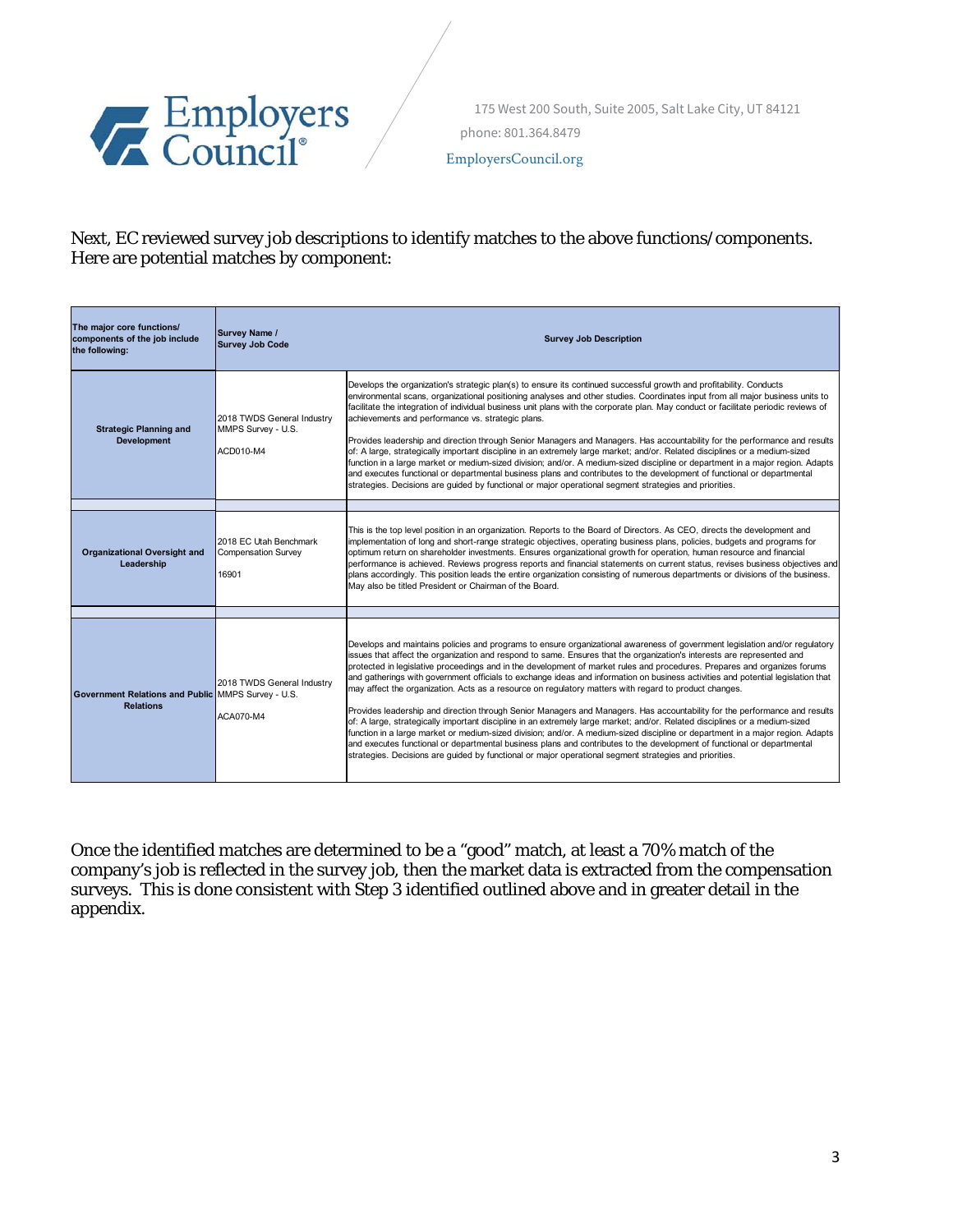

EmployersCouncil.org

The scope/data cut from the surveys selected should be consistent with the organization's compensation philosophy. UTA's compensation philosophy to pay at the average of the labor market which has been defined as transit, government, and not-for-profit employers within the Salt Lake City geographic market. Employer Council used the Economic Research Institute's Geographic Assessor to adjust the survey data to Salt Lake City, Utah.

| The major core functions/<br>components of the job include<br>the following: | <b>Survey Name /</b><br><b>Survey Job Code</b>                | <b>Survey Scope/ Data Cut</b>                                                                    | <b>Median Base</b><br><b>Pay Rate</b><br>(Aged) |         |  |
|------------------------------------------------------------------------------|---------------------------------------------------------------|--------------------------------------------------------------------------------------------------|-------------------------------------------------|---------|--|
| <b>Strategic Planning and</b><br><b>Development</b>                          | 2018 TWDS General Industry<br>MMPS Survey - U.S.<br>ACD010-M4 | Lower Mountain States                                                                            | \$                                              | 171,162 |  |
| <b>Organizational Oversight and</b><br>Leadership                            | 2018 EC Utah Benchmark<br><b>Compensation Survey</b><br>16901 | Utah                                                                                             | \$                                              | 209,024 |  |
| Government Relations and Public MMPS Survey - U.S.<br><b>Relations</b>       | 2018 TWDS General Industry<br>ACA070-M4                       | Associations,<br>Foundations, Education<br>and Government /<br>geographically adjusted<br>to SLC | \$                                              | 155,806 |  |
|                                                                              |                                                               | Average of the 3<br>components                                                                   | S                                               | 178,664 |  |

Assuming the duties of the job are consistent with what is identified above, and the employees will spend equal amounts of their time in all three areas over the course of the year, the average is calculated and the target market pay would be \$178,664 plus or minus 15%.

Another point of reference for review is the compensation data from the surrounding Wasatch Front Counties and Salt Lake City.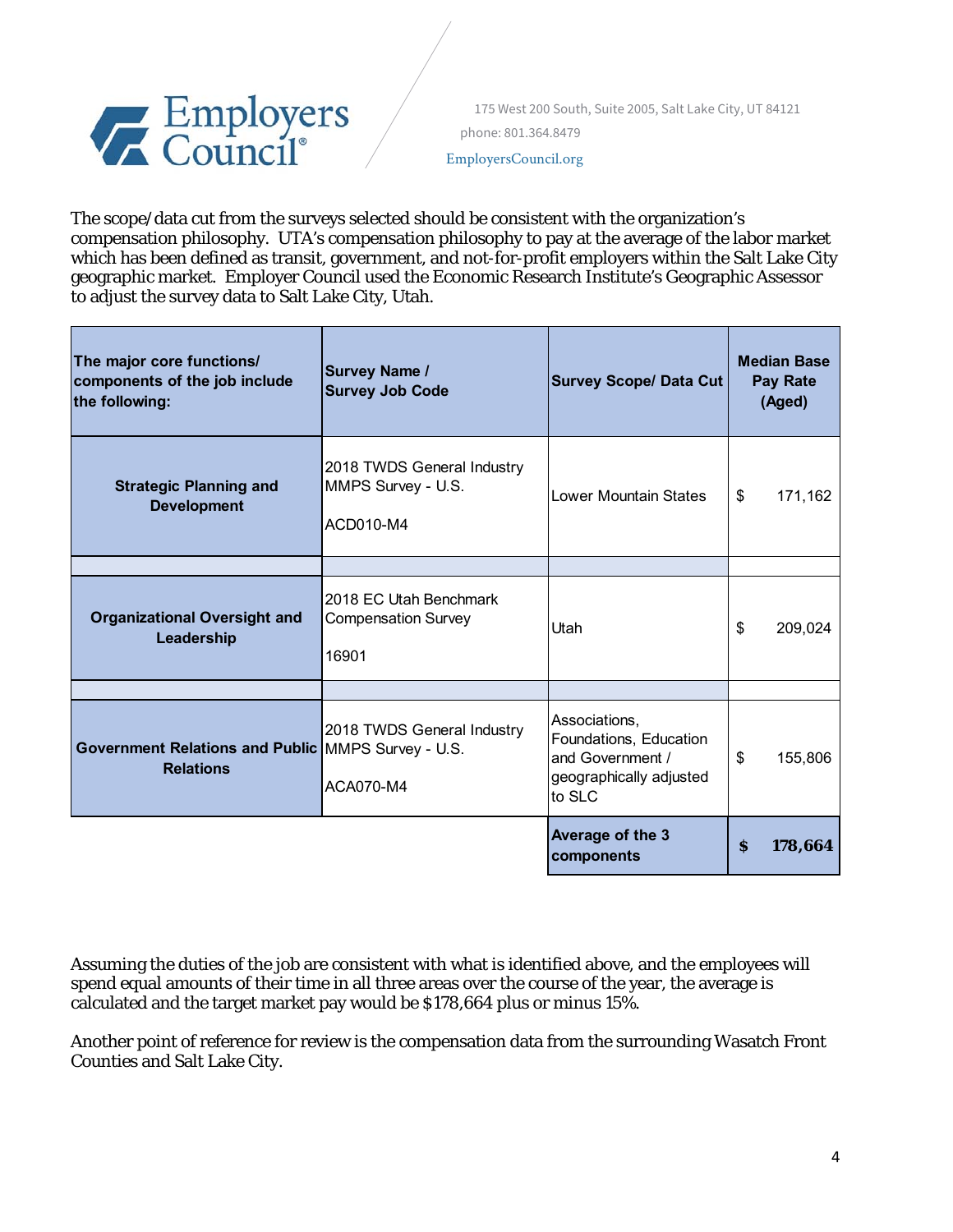# Employers

 175 West 200 South, Suite 2005, Salt Lake City, UT 84121 phone: 801.364.8479

#### EmployersCouncil.org

# **Pay Data for Wasatch Front Counties & Salt Lake City**

Outside of the Mayor positions in Salt Lake City, other cities, and Salt Lake County, local entities in the Wasatch Front are governed by Commissioners or Council Members.

- Davis, Utah, and Weber counties each have three full time Commissioners, who besides base pay receive full time benefits.
- Salt Lake City and Salt Lake County have Council Members who are paid a salary which reflects part time hours (10 hours/week) and they receive full time benefits.
- Data pertaining to revenue size, employee size, service area should be reviewed in the context of the salaries provided.

Since job descriptions were not available from these entities, they are not included in EC's analysis but can be used as a reference.

It is important to remember that the breadth, depth, impact, span of control, effort, working conditions, and/or scope of duties should be considered.

|                                                                     | UTA*             |  | <b>Davis</b><br>County** |                                                    | <b>Utah</b><br>County*** |    | Weber<br>County <sup>^</sup> |    | <b>Salt Lake City</b> |           | <b>Salt Lake</b><br>County <sup>11</sup> |  |  |
|---------------------------------------------------------------------|------------------|--|--------------------------|----------------------------------------------------|--------------------------|----|------------------------------|----|-----------------------|-----------|------------------------------------------|--|--|
| # Commissioners<br>(or Council Members)                             | 3                |  | 3                        |                                                    | 3                        |    | 3                            | 7  |                       | 9         |                                          |  |  |
| <b>Average Pay</b>                                                  | \$<br>150,000    |  | \$<br>128,107            | \$                                                 | 119,444                  | Ś. | 121,115                      | Ś  | 35,925                | S.        | 40,804                                   |  |  |
| Average Pay if all commissioners/<br>council members were Full Time | \$<br>150,000    |  | \$<br>128,107            | \$                                                 | 119,444                  | \$ | 121,115                      | Ś. | 143,700               | \$        | 163,216                                  |  |  |
| <b>Compensation classification</b>                                  |                  |  |                          |                                                    |                          |    |                              |    |                       |           |                                          |  |  |
| FT/PT                                                               | FT               |  | <b>FT</b>                |                                                    | <b>FT</b>                |    | <b>FT</b>                    | PT |                       |           | PT                                       |  |  |
| Benefits eligibility                                                | <b>FT</b>        |  | <b>FT</b>                |                                                    | <b>FT</b>                |    | <b>FT</b><br><b>FT</b>       |    |                       | <b>FT</b> |                                          |  |  |
| Job Description/ List of Duties                                     | Yes              |  |                          | No-As elected officials, duties are set by statute |                          |    |                              |    |                       |           |                                          |  |  |
|                                                                     |                  |  |                          |                                                    |                          |    |                              |    |                       |           |                                          |  |  |
| County/City Demographics                                            |                  |  |                          |                                                    |                          |    |                              |    |                       |           |                                          |  |  |
| <b>Revenues</b>                                                     | Ś<br>519,457,000 |  | Ś<br>166,477,900         | Ŝ.                                                 | 90,184,452               | Ś  | 173,794,000                  |    | 323,381,374           | Ŝ.        | 1,646,243,244                            |  |  |
| <b>Employees</b>                                                    | 2,600            |  | 948                      |                                                    | 1,005                    |    | 1,311                        |    | 2,600                 |           | 3,969                                    |  |  |
| Service Area (sq mi)                                                | 1,400            |  | 634                      |                                                    | 2,144                    |    | 659                          |    | 110                   |           | 807                                      |  |  |

\*Source: UTA Revenues based on 2019 Final Budget; Source for Headcount is Active Employee Count as of 1/1/2019; source for Service Area is "UTA FACT Sheet" published April *2017, accessible: https://www.rideuta.com/‐/media/Files/About‐UTA/Fact‐Sheets/2017/History\_FactSheet\_April2017.ashx?la=en*

\*\*Source: Davis County Revenue: Budget Final Page, Year 2018, as found: http://www.co.davis.ut.us/docs/librariesprovider11/default-document-library/2018-final*budget.pdf?sfvrsn=f4355f53\_2. Headcount source: Davis County Human Resources webpage, http://www.daviscountyutah.gov/human‐resources.*

\*\*\*Source: 2018 Figures found in 2019 Utah County Tentative Budget http://www.utahcounty.gov/Dept/ClerkAud/Data/BudgetData/2019/2019TentativeBudgetMemo.pdf

~<br>^Sources: Revenue from Weber County 2018 Final Budget accessible at www.webercountyutah.gov/Transparency/2018/Final%20Fund%20Budget%202018.pdf. Weber County *Employee Count retreivable at: www.webercountyutah.gov/HR/*

*^^Source: 2019 Mayor Proposed Budget, accessible at: slco.org/uploadedFiles/depot/fMayor/mayor\_finance/budget\_documents/2019/2019PropBdgt.pdf*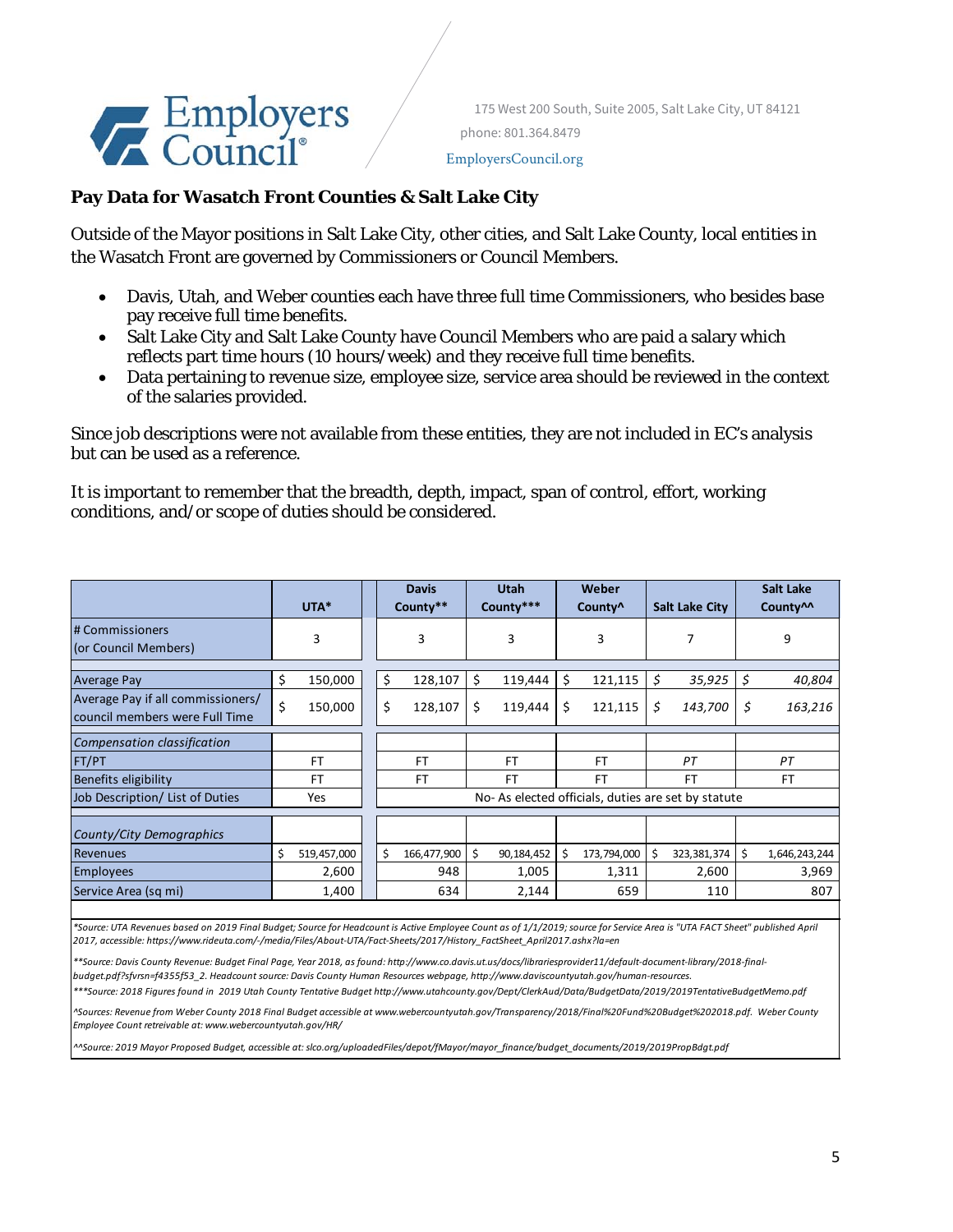

EmployersCouncil.org

# **APPENDIX A**

# **Additional Information on Market Pricing**

Market pricing is the most common method of "valuing" jobs used today. The goal of the market pricing analysis (market study) is to gather accurate, current and valid information on what the market (other companies) is paying for jobs like your organization's jobs. Using this method, an organization's jobs are matched to survey job descriptions to determine the best survey job matches, and then pay data are extracted from the salary surveys. The organization then uses the survey pay data information to determine the "target" market pay range for its jobs.

If the data identified in the market study does not accurately reflect the job being done or the current rates of pay, then organizations can have difficulty attracting and retaining talent due to underpaying or may create a situation where they are inadvertently overpaying. In order to safeguard itself from either extreme, it is important to ensure a strong understanding of each job and to use multiple data sources to provide cross validation of the market data.

## **Following a Consistent Process:**

The science part of market pricing requires that a consistent process is used when gathering, selecting, analyzing and ultimately presenting market data. The five-step process outlined below should provide the organization with realistic expectations of what the job is being paid and allow for an informed decision when setting the target pay range for the job.

**Step 1 - Understand the Job:** Review the organization's job description. Focus on the essential functions, the core duties and responsibilities of job, along with the knowledge, skills, and abilities required.

**Step 2 – Review Survey Descriptions:** Review the salary survey job descriptions to identify possible matches to the organization's job. The salary survey job descriptions tend to be broad and brief and are designed to capture the essence of a job.

In general, matching considers the whole of the job and a match is determined to be a "good" match when there is at least a 70% match of the essential functions of the company's job to the essential functions identified in the salary survey job. In reviewing survey descriptions, consider survey jobs that might be similar in breadth, depth, impact, span of control, effort, working conditions, and/or scope of duties.

If there are no "good" matches identified in the salary surveys for the whole job, then an alternate, yet commonly-used, approach is to market price the major functions/ components of the job. An organization can then determine the target market rate by averaging the market pay rates for each job component.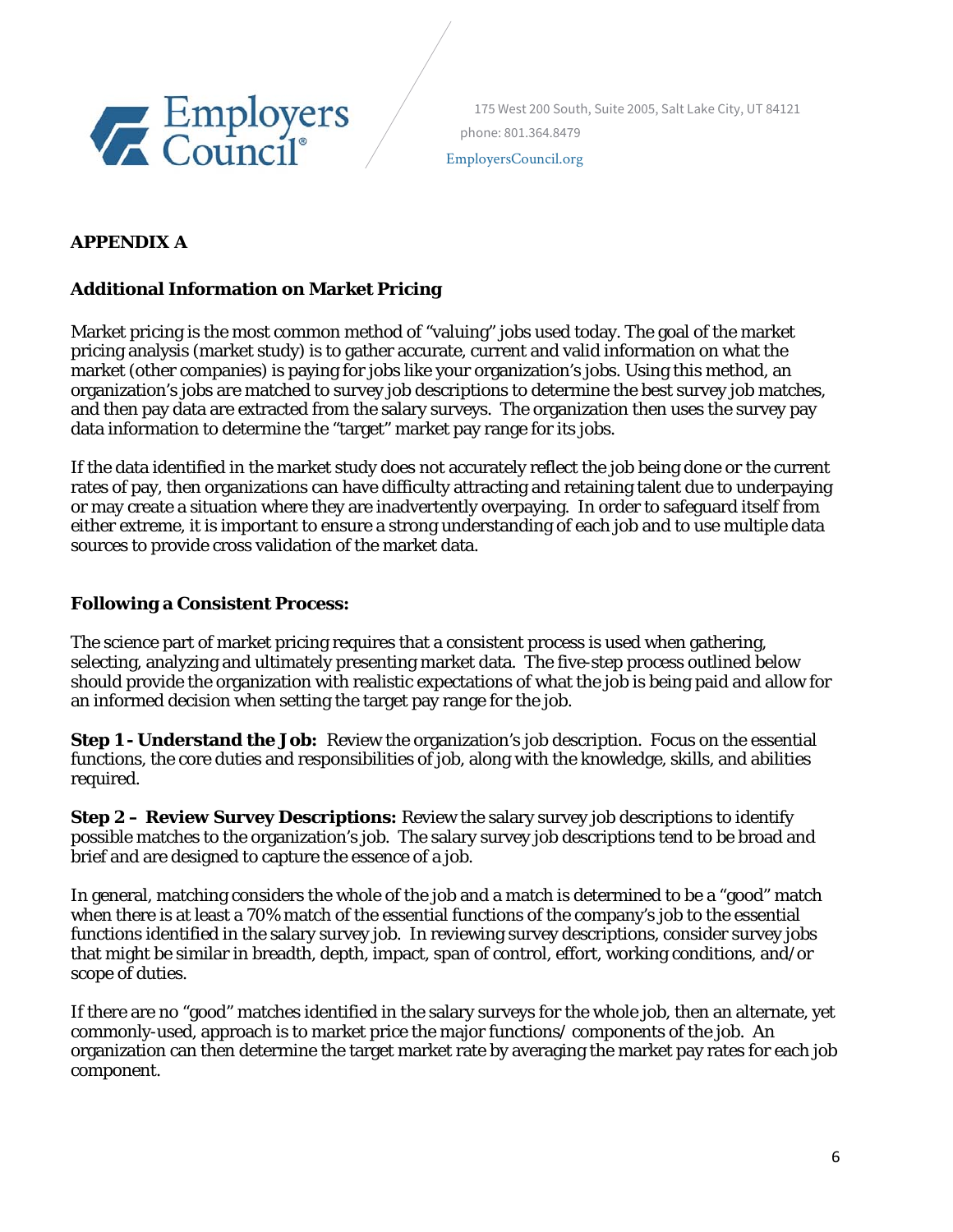

 175 West 200 South, Suite 2005, Salt Lake City, UT 84121 phone: 801.364.8479 EmployersCouncil.org

**Step 3 – Extract Survey Data:** Once the match is identified, the pay data are extracted from the salary surveys for the job. Consider the following when reviewing the data to extract:

- $\triangleright$  Scope/Data Cut geography, industry, organization size, annual revenue, operating budget, etc.
- $\triangleright$  Statistic median rate of pay (50% of respondents pay below this rate and 50% of the respondents pay above this rate). Note: Multiple measures of central tendency are included in the surveys, such as the average, median and weighted average. Employers Council recommends using the median rate.
- $\triangleright$  Effective date of the salary survey data in order to determine the age of the data. Surveys collect data that represents what was paid for jobs at some point in time in the past, this is known as the "effective date." Each survey will have its own unique effective date. Therefore, all data must be brought forward to a common date, utilizing a prorated percentage of the average merit increase award in the competitive market. Aim to use data effective within 1 to 2 years of the date being used to determine the pay rate for the job.

**Step 4 – Determine Market Value:** Once all data is extracted and brought to a common date, then calculate the average of the median rates from each survey to determine the best estimate of the market value or "market target." Each market target has a range of competitiveness defined as 15% below the market target and 15% above the market target.

- $\geq 15\%$  Below Market Target Meets minimum requirements of the position;
- $\triangleright$  At Market Target Fully competent, able to perform all aspects of job, experienced individual; and
- $\geq 15\%$  Above Market Target Long-term experienced professional who possesses well established skill sets and performance capabilities.

## **Step 5: Set pay for employee**.